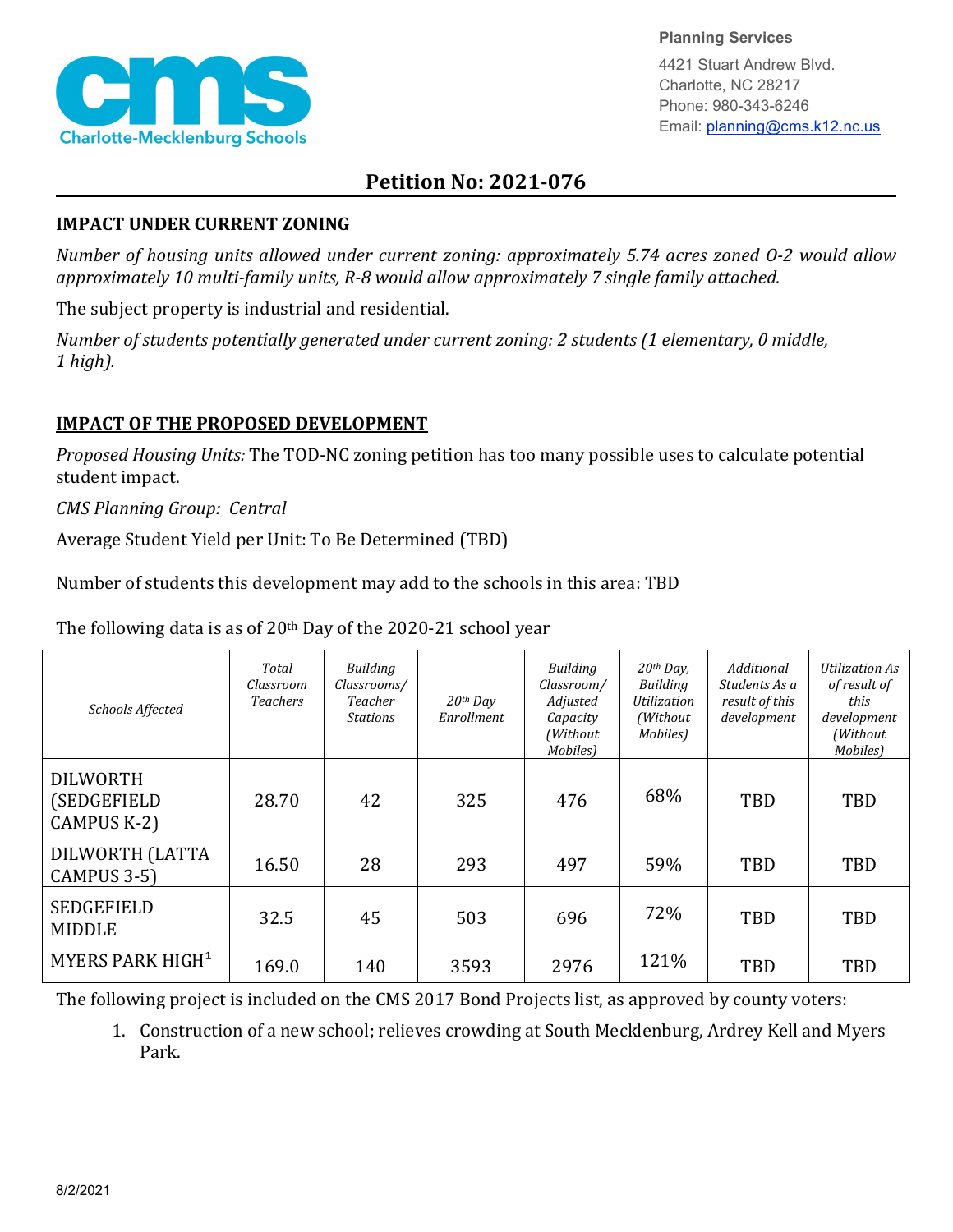

**Planning Services** 4421 Stuart Andrew Blvd. Charlotte, NC 28217 Phone: 980-343-6246 Email: planning@cms.k12.nc.us

## **RECOMMENDATION**

Adequacy of existing school capacity in this area is a significant problem. We are particularly concerned about a rezoning case where school utilization exceeds 100% since the proposed development may exacerbate the situation. Approval of this petition may increase overcrowding and/or reliance upon mobile classrooms at the school listed above.

Applicants are encouraged to contact us in advance of their project submittals to inform CMS of their prospective impacts and discuss mitigation alternatives.

In the Central Planning Group, the projected student impact from approved rezonings from July 2018 to June 2021 is 1035 students.

| <b>Planning</b> | <b>Petition</b> | Projected       | <b>Petitioner</b>                             | Approval    |
|-----------------|-----------------|-----------------|-----------------------------------------------|-------------|
| Group           |                 | <b>Students</b> |                                               | <b>Date</b> |
| Central         | 2017-203        | 20              | South End West Syndicate, LLC                 | 2018-07-16  |
| Central         | 2018-036        | $\mathbf{1}$    | No Fear Investments, LLC                      | 2018-07-16  |
| Central         | 2018-057        | $\overline{5}$  | <b>Shea Homes</b>                             | 2018-09-24  |
| Central         | 2018-060        | 3               | Eid Refaey                                    | 2018-09-24  |
| Central         | 2018-023        | $\overline{1}$  | Jason Idilbi                                  | 2018-10-15  |
| Central         | 2017-168        | $\mathbf{1}$    | J.S. & Son's Construction Company, LLC        | 2018-11-19  |
| Central         | 2018-099        | 6               | <b>Shea Homes</b>                             | 2018-12-17  |
| Central         | 2018-112        | $\mathbf{1}$    | Michael Loeb                                  | 2018-12-17  |
| Central         | 2018-111        | 9               | David Weekley Homes                           | 2019-01-22  |
| Central         | 2018-135        | $\overline{4}$  | <b>Woodlawn Station Holdings LLC</b>          | 2019-03-18  |
| Central         | 2018-097        | $\overline{4}$  | <b>Stamatis Tsilimos</b>                      | 2019-04-15  |
| Central         | 2018-149        | 20              | West End Investments, LLC                     | 2019-04-15  |
| Central         | 2018-137        | $\mathbf{1}$    | Lakewood Apartments LLC                       | 2019-05-20  |
| Central         | 2019-005        | 9               | <b>Ardent Acquisitions LLC</b>                | 2019-07-15  |
| Central         | 2018-163        | 9               | <b>Suncap Property Group LLC</b>              | 2019-09-16  |
| Central         | 2019-008        | $\overline{4}$  | CoHab LLC                                     | 2019-09-16  |
| Central         | 2019-053        | 5               | <b>Hopper Communities</b>                     | 2019-09-16  |
| Central         | 2019-058        | 17              | Housing Authority of the City of Charlotte NC | 2019-09-16  |
| Central         | 2019-076        | $\overline{4}$  | <b>Hopper Communities</b>                     | 2019-10-21  |
| Central         | 2018-150        | 30              | TDC Greenville, LLC                           | 2019-12-16  |
| Central         | 2019-098        | $\overline{2}$  | Flagship Healthcare                           | 2019-12-22  |
| Central         | 2019-112        | $\overline{1}$  | Mark Heisig                                   | 2019-12-25  |
| Central         | 2019-092        | 38              | Carolina Development Group NC, LLC            | 2020-01-21  |
| Central         | 2019-124        | 9               | Gvest Capital, LLC                            | 2020-01-21  |
| Central         | 2019-080        | 11              | Seahawk Partner Holdings, LLC                 | 2020-02-17  |
| Central         | 2019-138        | $\overline{2}$  | Roma Homes                                    | 2020-02-17  |
| Central         | 2019-069        | $\overline{7}$  | Harrison Tucker- CoHab, LLC                   | 2020-03-16  |
| Central         | 2019-159        | TBD             | Ed Zepsa                                      | 2020-03-16  |
| Central         | 2019-165        | TBD             | <b>Wood Partners</b>                          | 2020-03-16  |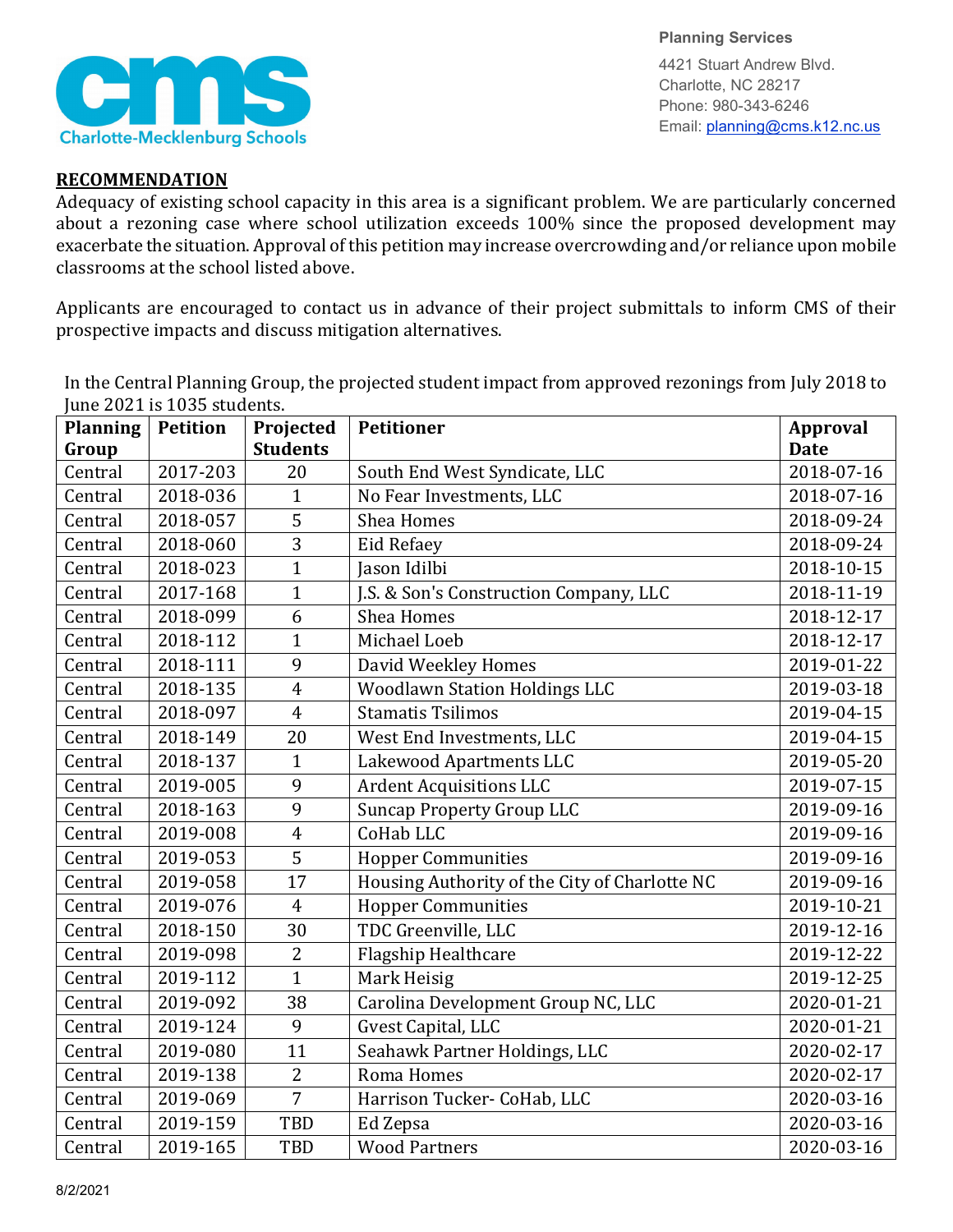

4421 Stuart Andrew Blvd. Charlotte, NC 28217 Phone: 980-343-6246 Email: planning@cms.k12.nc.us

| Central | 2019-126 | 2                | <b>Harrison Tucker</b>                       | 2020-05-18 |
|---------|----------|------------------|----------------------------------------------|------------|
| Central | 2019-156 | 2                | Parkwood Plaza, LLC                          | 2020-05-18 |
| Central | 2019-178 | 11               | <b>DRB</b> Group                             | 2020-05-18 |
| Central | 2020-036 | $\mathbf{1}$     | Charlotte Planning, Design & Development     | 2020-05-18 |
| Central | 2019-114 | 111              | The Charlotte Mecklenburg Hospital Authority | 2020-06-15 |
| Central | 2020-003 | $\boldsymbol{0}$ | <b>Fairview Builders</b>                     | 2020-06-15 |
| Central | 2020-029 | TBD              | JACO Acquisition                             | 2020-06-15 |
| Central | 2019-146 | $\boldsymbol{0}$ | ALB Architecture, PA                         | 2020-07-20 |
| Central | 2020-002 | $\boldsymbol{0}$ | The Drakeford Company                        | 2020-07-20 |
| Central | 2020-004 | TBD              | <b>Boulevard Real Estate</b>                 | 2020-07-20 |
| Central | 2020-006 | <b>TBD</b>       | JFW Realty, Inc & 501 Associates, LLC        | 2020-07-20 |
| Central | 2020-016 | TBD              | Nolan Elanz                                  | 2020-07-20 |
| Central | 2020-018 | 2                | <b>Hopper Communities</b>                    | 2020-07-20 |
| Central | 2020-040 | $\overline{2}$   | <b>Alenky Signature Homes</b>                | 2020-07-20 |
| Central | 2020-050 | 23               | Charlotte-Mecklenburg Housing Partnership    | 2020-07-20 |
| Central | 2019-111 | <b>TBD</b>       | Hive Fitness, LLC                            | 2020-09-21 |
| Central | 2020-005 | 2                | Ronald Staley, Jr. of Verde Homes, LLC       | 2020-09-21 |
| Central | 2020-017 | 32               | <b>Aspen Heights Partners</b>                | 2020-09-21 |
| Central | 2020-022 | TBD              | <b>Boulevard Real Estate</b>                 | 2020-09-21 |
| Central | 2020-034 | 44               | Jefferson Apartment Group                    | 2020-09-21 |
| Central | 2020-039 | $\mathbf{1}$     | Hinshaw Properties, LLC                      | 2020-09-21 |
| Central | 2020-054 | $\overline{7}$   | <b>TriPointe Homes</b>                       | 2020-09-21 |
| Central | 2020-061 | <b>TBD</b>       | White Point Partners, LLC                    | 2020-09-21 |
| Central | 2020-070 | 30               | <b>Elmington Capital Group</b>               | 2020-09-21 |
| Central | 2019-167 | 20               | Grubb Management, LLC                        | 2020-10-19 |
| Central | 2020-059 | 70               | Hanover R.S. Limited Partnership             | 2020-10-19 |
| Central | 2020-067 | 2                | Terranova Group, LLC                         | 2020-10-19 |
| Central | 2020-072 | $\overline{2}$   | Freemore, LLC                                | 2020-10-19 |
| Central | 2020-089 | $\overline{4}$   | Pulte Group, Inc.                            | 2020-11-16 |
| Central | 2020-093 | TBD              | Griffman Investments, LLC                    | 2020-11-16 |
| Central | 2020-098 | TBD              | AHI 3100, LLC                                | 2020-11-16 |
| Central | 2020-101 | TBD              | White Point Paces Partners, LLC              | 2020-11-16 |
| Central | 2020-013 | 9                | Boulevard Real Estate Advisors, LLC          | 2020-12-21 |
| Central | 2020-042 | <b>TBD</b>       | Boulevard Real Estate Advisors, LLC          | 2020-12-21 |
| Central | 2020-052 | 34               | Selwyn Property Group, Inc.                  | 2020-12-21 |
| Central | 2020-076 | $\overline{4}$   | Green Bird Properties, LLC                   | 2020-12-21 |
| Central | 2020-090 | TBD              | Remount, LLC                                 | 2020-12-21 |
| Central | 2020-113 | TBD              | <b>Catalyst Capital</b>                      | 2020-12-21 |
| Central | 2020-115 | TBD              | <b>Crosland Southeast</b>                    | 2020-12-21 |
| Central | 2020-124 | 4                | <b>Mission Properties</b>                    | 2020-12-21 |
| Central | 2020-105 | $\mathbf{1}$     | Matt Connolly- White Zombie, LLC             | 2021-01-19 |